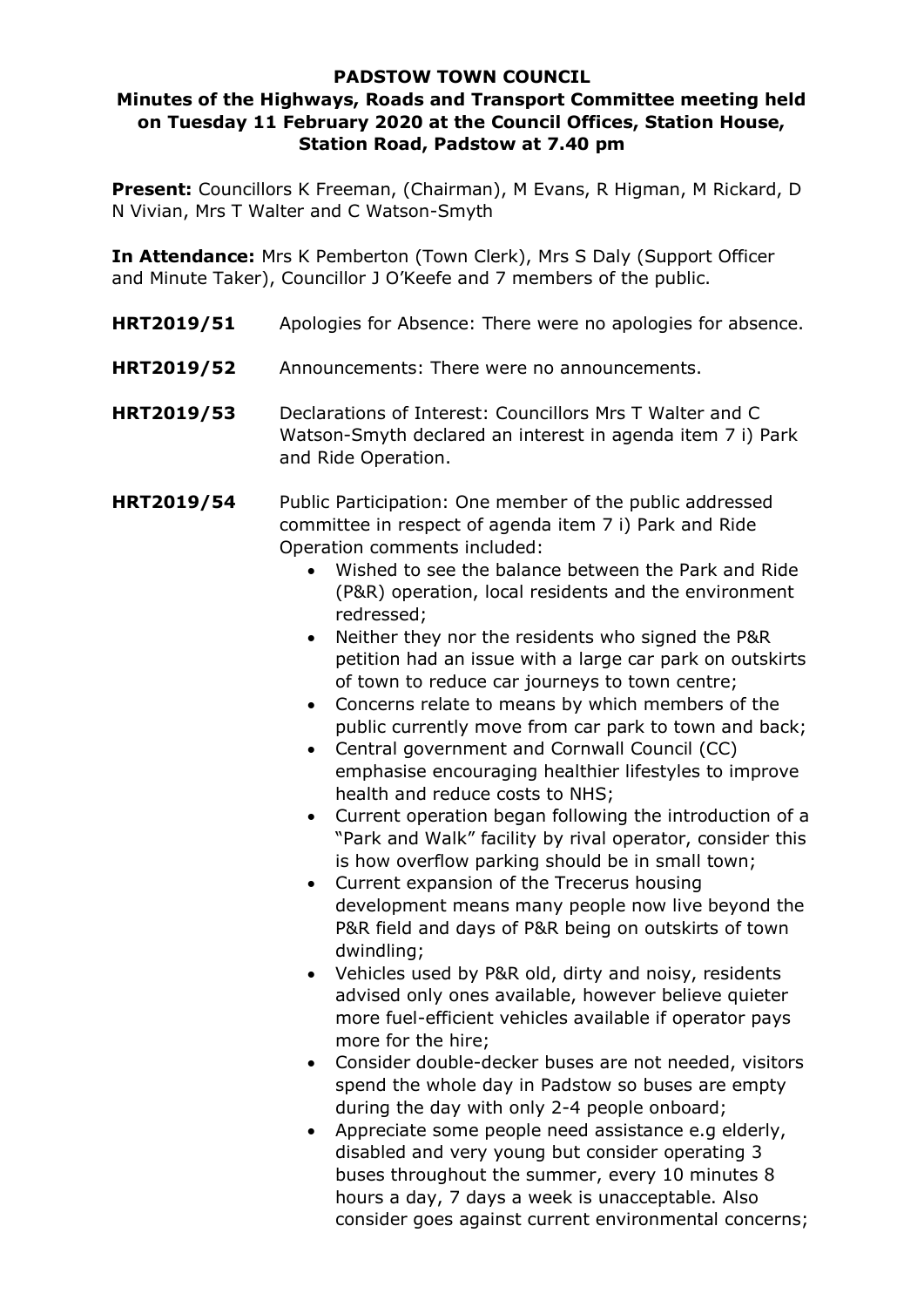- Residents unable to sit in garden as people on bus constantly looking down on them, which is an invasion of privacy. Effect on residents awful;
- Wished to address final remarks to operators:
	- o The service won't survive, why not be an "outrider" first improving environment and cutting down pollution;
	- o Could be first P&R service to capture spirit of the time, encouraging customers to walk and only providing transport to those who need it in clean technology buses.

One member of the public spoke to request support in respect of agenda item 7 ii) Alteration to Road Traffic Order, comments included:

- Property had been subject to a number of accidents caused by lorries making daily deliveries to adjacent shops and businesses, last time had caught the lorry driver;
- Not asking to remove the space, but reposition it with disabled bay and seeking support of Town Council in their request to Cornwall Council;
- Felt change would be better for lorry drivers as consider they need a space they can drive in and out of instead of reverse into, when lorries reverse in the loads shift and the doors hit the listed building;
- In summer, increased number of pedestrians in the area, consider reversing is dangerous.
- **HRT2019/55 Minutes: RESOLVED** that the minutes of the meeting held on **Tuesday 3 December 2019** be signed as a true record of the meeting.
- **HRT2019/56 Clerks Report:** The Clerk's report was noted for information. Comment was made by the Chairman that the Roadway to Camel Trail works could utilise the revised Cornwall Council Street Scene Design Guide, this would also see if the guide worked.

## **HRT2019/57 Correspondence: Councillors Mrs T Walter and C Watson-Smyth left the room.**

**i) Park and Ride Operation:** The Chairman referred members to the agenda report which detailed a letter from a Padstow resident and appended petition signed by 128 residents in respect of the Park and Ride (P&R). It was noted that one idea could be to hear from the public regarding the petition and then the Committee Chairman and Town Clerk could meet with operators as they had done in previous years.

One member stated that they understood the concern of the residents but thought the issue related to a problem for Highways and Cornwall Council because the Town Council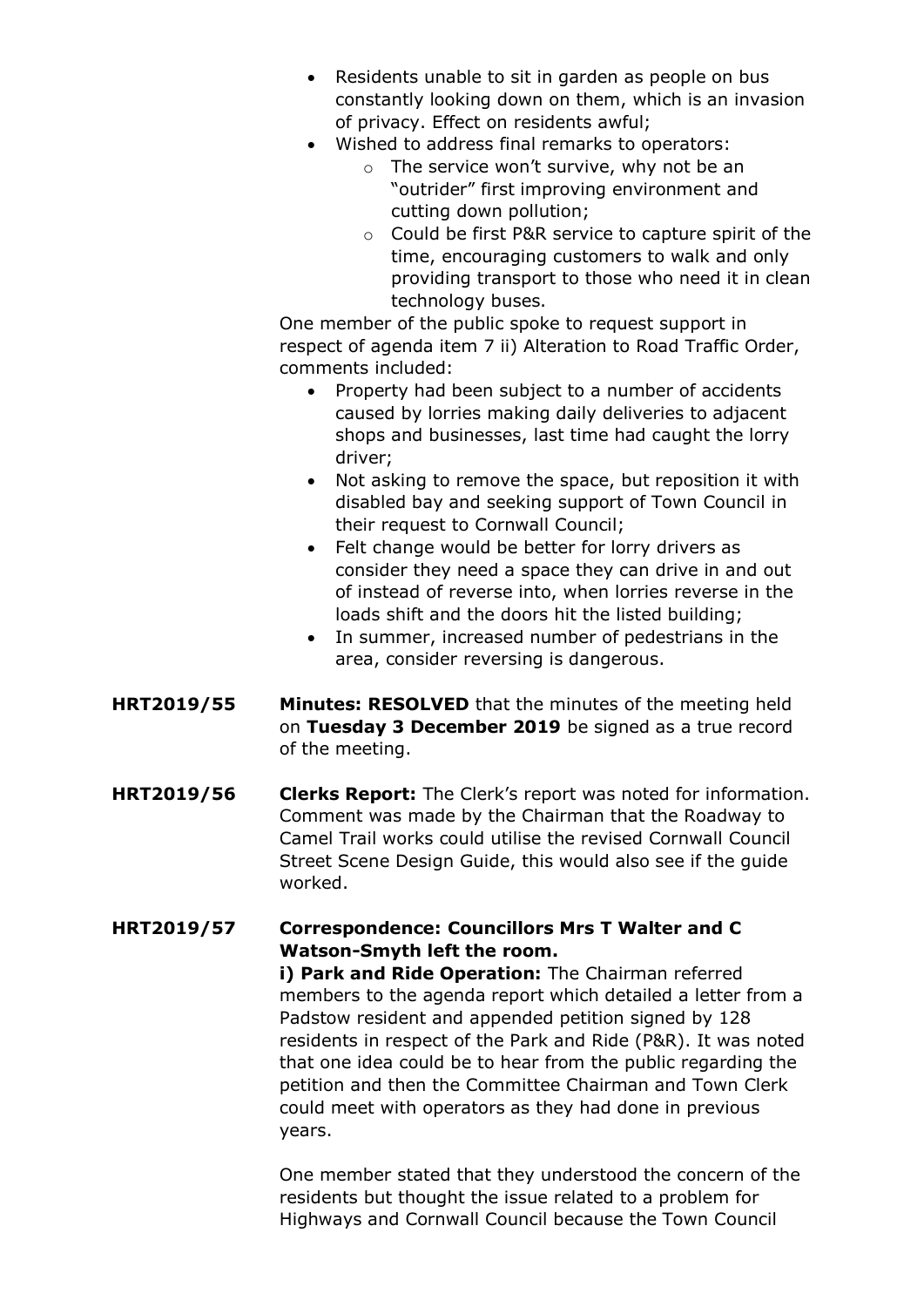had no mandate with regard to running any sort of bus service or vehicles used for the same. They did however feel that the Town Council could support efforts to make it a cleaner service and that it could perhaps facilitate discussions with Cornwall Council and the operator as to the way it operates. Comment was made that pedestrian access from to town was "awful" and that adequate pedestrian and cyclist connection was a continuing issue with the expansion of the Trecerus development. Sympathy was expressed to the residents who have buses driving past.

At the invitation of the Chairman a member of the public was invited to speak. They advised that they had approached the operator to see if the service could use an alternative route past the cemetery but the response received was that this was not possible. They were unclear as to the reason for this, noting that the double decker service bus from Newquay used this route, stopping on the footpath by the Link Road Car Park. It was suggested that this would provide a pleasant walk past the churchyard to visitors. It was felt that this would likely need permission from Highways. The member of public further added that this would be a safer drop off point, alleviating the problem of the bus swinging around the corner by the Harbour Hotel.

Generally, members agreed that the service should try to be more "friendly" to residents and the environment. The Chairman suggested that committee apply pressure to Highways to make better pathways into town.

Comment was made by the member of the public that the service at present was very invasive, with riders waving into residents' homes and residents not wishing to sit in their gardens. They stated that the service was "making residents lives a misery".

With regard to frequency, members suggested that the bus could run every 20 minutes instead of every 10 and that the need for double-deckers be reviewed. The member of the public further added that if the weather was sunny, people visit Padstow for the day and as such the first few buses were rammed but the rest were empty. They felt despite advertising every 10 minutes because there were always 3 buses used, the service was constant. Further, the buses used were double-deckers over 20 years old and therefore caused lots of noise pollution too.

**RESOLVED** to i) raise concerns with Highways through Cornwall Councillor Buscombe regarding poor footpath access to Padstow town; and ii) to arrange a meeting between the operators, Cornwall Councillor Buscombe, the Committee Chairman and the Town Clerk to; a) discuss halving the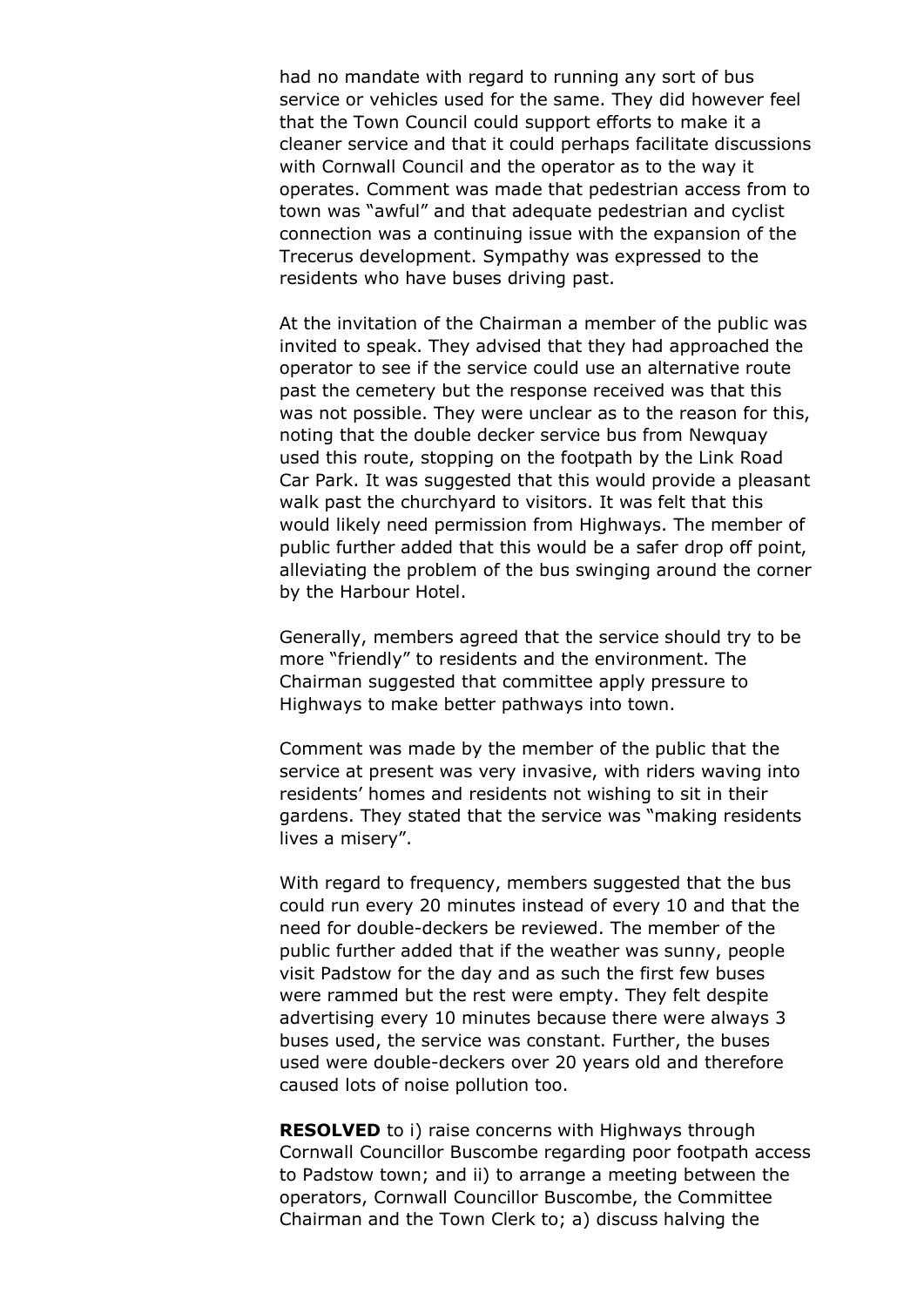number of buses operating and increasing wait times to 20 minutes; and b) requesting the operator review when double-decker buses are needed and possible vehicle alternatives.

## **Councillors Mrs T Walter an C Watson-Smyth returned to the meeting.**

**ii) Alteration To Road Traffic Order:** Padstow: Members gave consideration to correspondence from a local resident seeking support for their request that Cornwall Council swap the Loading Bay outside their property with one of the disabled parking spaces in the square. Members were in agreement that a disabled bay would be better suited in this location given that it was level, as well as addressing the problems raised by the residents in both their letter and during public participation.

With permission of the Chairman a member of the public addressed committee stating they felt Highways may respond that in swapping the bays, the parking bay outside the residents' property may need to be extended and that this would make the bay too near to a corner. However, they felt that as the traffic system was one way that this would not be a problem.

**RESOVLED** to write to both Cornwall Councillor Buscombe and Cornwall Council Highways i) in support of a resident proposal that the loading bay in Lanadwell Street be swapped with one of the Disabled Parking Spaces in the square; and ii) suggesting that the loading bay outside Riggers also be swapped with one of the Disabled Parking Spaces in the square to provide the Disabled Space a level surface.

**HRT2019/58 CC Parking Enforcement SLA:** The Town Clerk provided an update on this item. Members were referred to the appended Service Level Agreement (SLA) with Cornwall Council (CC) in respect of additional on-street enforcement for last year. The agreement covered the period 1 July to 30 September 2019. It was noted that Council had agreed a budget of £5,000 for enforcement for the year 2020/21 and committee's views were now sought on the detail.

> It was noted that last year CC were unable to offer the level of service that Padstow Town Council were prepared to pay for. The Town Clerk had contacted CC to ascertain whether they had appointed any more Officers to help in this regard but had been advised that CC were unlikely to be able to increase their offering. It was noted that confirmation of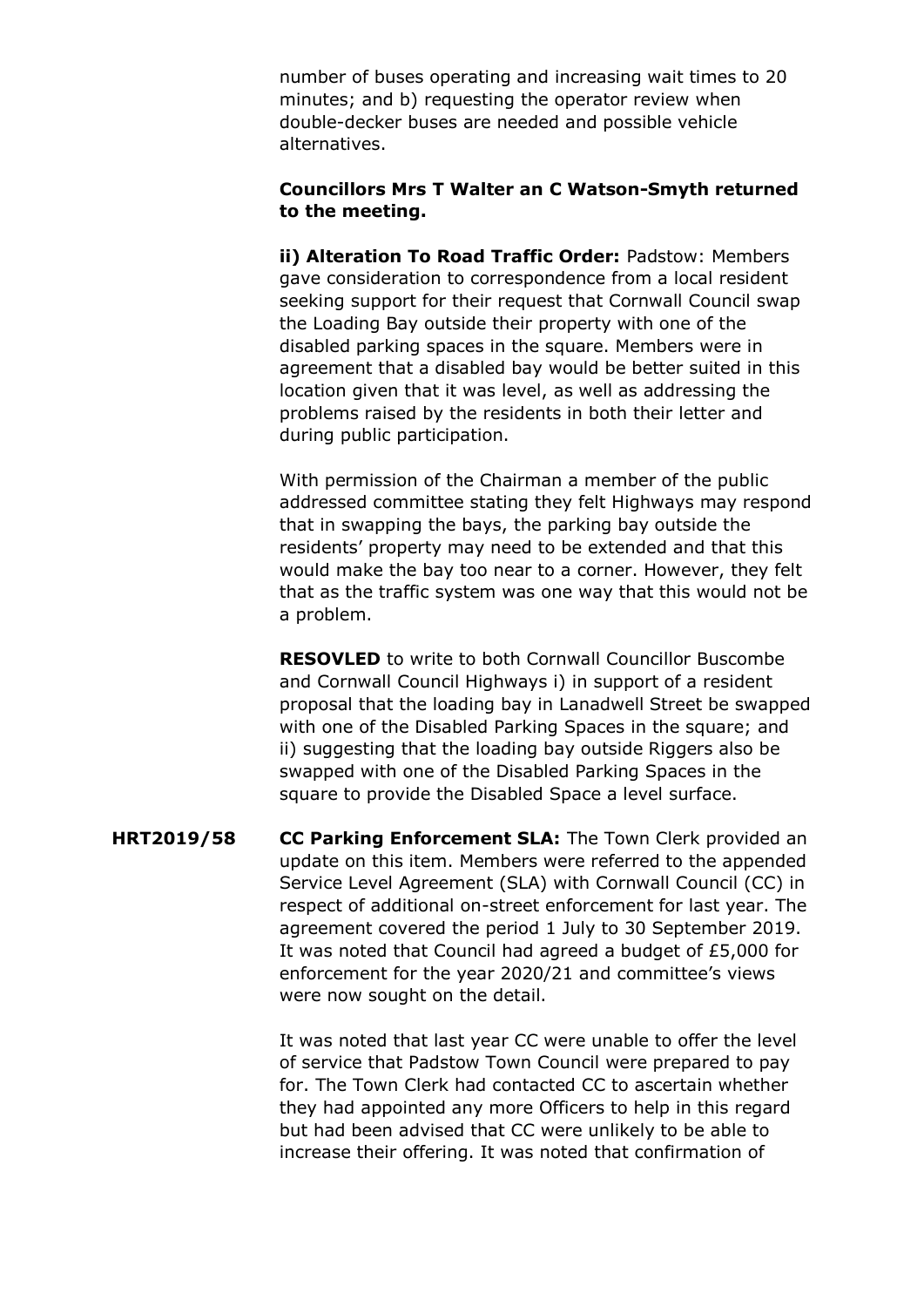costs was still awaited but these were also expected to be the same as last year.

Mention was made that enforcement officers were still not overly visible in the summer and the feeling was that during this time when car parks were full, they were likely to be patrolling their car parks instead of on-street. Comment was made that St Columb had recently appointed a Multi-Tasking Officer for the purpose of parking enforcement and dog fouling. Concern was expressed at a potential for increased dog fouling following the relaxing of dog bans. The Town Clerk advised that the Leisure Tourism and Open Spaces Committee were currently looking into the possibility of a Multi-Enforcement Officer in a joint approach with the Harbour Commissioner and CC. Members felt that it would be good to include enforcement within these investigations.

**RESOLVED** i) to renew the Service Level Agreement with Cornwall Council in respect of additional on-street parking enforcement for 2020/21 and that this be on the same basis as the previous agreement; and ii) **TO RECOMMEND TO FULL COUNCIL** that the Leisure, Tourism and Open Spaces Committee be requested to include on-street parking enforcement within its current investigations into a possible Multi-Enforcement Officer, so that all areas of enforcement are captured as one issue.

**HRT2019/59 2020 Off-Street Parking Order:** The agenda report outlining Cornwall Council's proposed new off-street parking places order and amendments in respect of the Link Road Car Park were noted. A member noted the availability of annual season tickets in the Link Road Car Park and suggested these be promoted on the Town Council website. The Town Clerk thought this was already the case but would confirm.

> **RESOLVED** not to respond to the notice in respect of The Cornwall Council (Off-Street Parking Places) Order 2020.

**HRT2019/60 Local Cornwall Councillor:** Members were referred to the agenda report which outlined a request from Cornwall Councillor Buscombe for Committee's views on any areas within the Parish they felt required yellow lines in order for him to take the matter up with officers at CC.

> The Chairman read aloud an email from a member of the public who made the following comments:

- Opposite the old school is a useful path leading from the old school road to the main road, access to which is often blocked by cars;
- This is particularly difficult for those with a pram or mobility issues;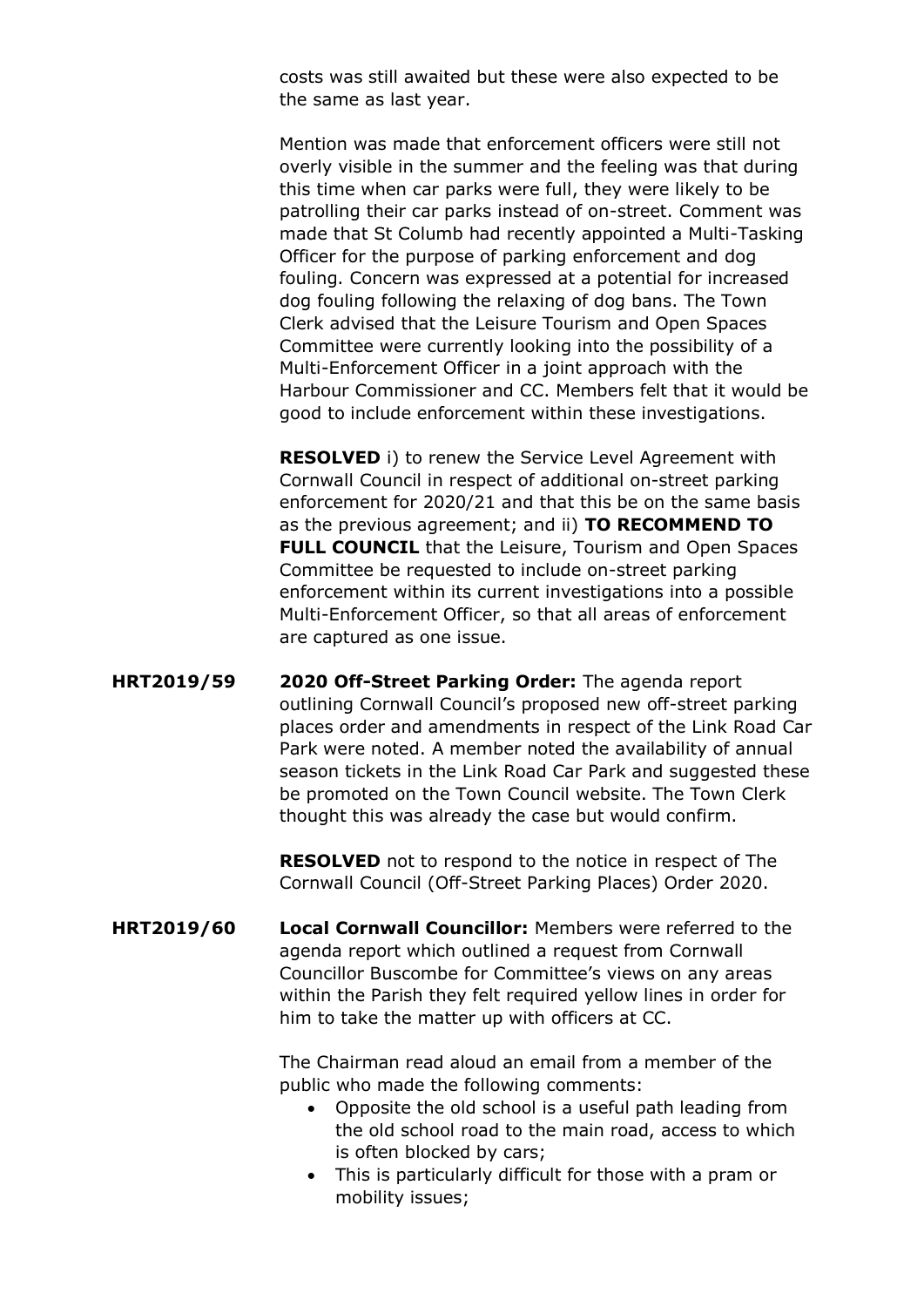• Suggest yellow lines across the entry would be beneficial to users.

Members were supportive of the need to address the problem in this area but felt that a hatched box may go further to keeping the area clear.

One member suggested that double yellow lines be placed at the bottom end of Tregirls Lane where it meets Fentonluna Lane. At present there was a single yellow line which does permit parking but is not practical and blocks access unless vehicles are parked partially on the pavement which is not permitted.

**RESOLVED** that in response to Cornwall Councillor Buscombe's request in respect of yellow lines within the Parish the following suggestions be made i) the area in front of the path opposite the old school leading from Old School Road to the main road be made a hatched box and ii) double yellow lines be placed at the bottom of Tregirls Lane where it meets Fentonluna Lane.

**HRT2019/61 Updates:** i) Lawn Car Park Works: The Town Clerk advised that further to the agenda report the Lawns Play Area had in fact been reopened because Council's Health & Safety advisor was satisfied with the temporary heras fencing erected by the contractors. It was noted that the new fence was expected in early March.

> The Town Clerk advised that a recent site visit had highlighted that part of the car park tarmac was laid on soil. The contractors would therefore remove and replace the necessary section (approx. 5ft) with hardcore.

It was noted that a review of the budget would be taking place on Friday, when the Town Clerk would be meeting with the Project Manager. However, it was currently thought there was enough budget remaining to replace half of the wooden fencing behind the Core Building with anti-trap fencing. Committee noted this type of fencing would be a good future proofing measure in respect of upkeep and ongoing maintenance. It was proposed that the £5,000 contingency within the Lawns Car Park Budget be used for the remaining half of the fencing.

**RESOLVED** to replace the wooden fencing behind the Core Building with black powder coat anti-trap fencing and any shortfall in cost be taken from the £5,000 Lawns Car Park contingency budget.

ii) Coach Bay Signage: Consideration was given to the agenda report in respect of the new signage requesting